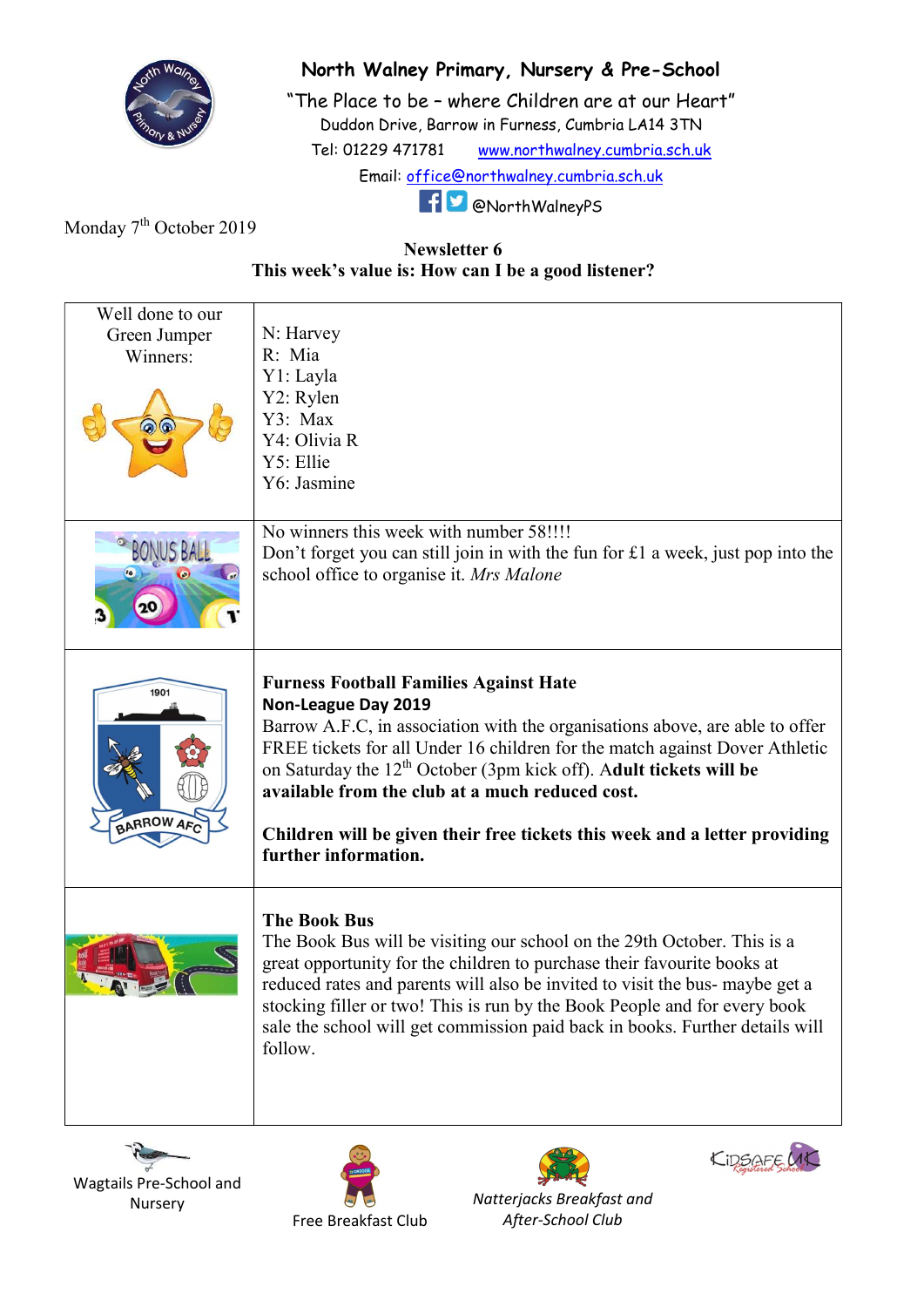| 201c<br>the<br>iniversity of <b>80%</b> | <b>Golden Apple Awards</b><br>On Friday evening Miss Mountford and I were joined by Mr Richardson from<br>Walney School as we waited for the start of the Golden Apple Awards<br>Ceremony. To be nominated for the awards is a huge stamp of approval for all<br>that has been done at both schools over the last few years and shows how far they<br>have come and how positive all of the changes have been for children and for<br>standards of education. Sadly, none of us actually won our categories but to be<br>in the top 3 for each of the four awards we had been nominated for was<br>incredible. Thank you to our nominees and please don't forget us in the future.<br>You have two excellent schools to be very proud of on Walney Island!<br>Mr Slater |
|-----------------------------------------|-------------------------------------------------------------------------------------------------------------------------------------------------------------------------------------------------------------------------------------------------------------------------------------------------------------------------------------------------------------------------------------------------------------------------------------------------------------------------------------------------------------------------------------------------------------------------------------------------------------------------------------------------------------------------------------------------------------------------------------------------------------------------|
| foodb                                   | <b>Harvest Festival</b><br>Our Harvest Festival will be on Thursday 17 <sup>th</sup> October 9am.<br>We are collecting for the foodbank again this year so please try to donate<br>something if you can. Currently the following items are urgently needed: tea,<br>coffee, UHT fruit juice, tinned fruit, jam and sponge puddings. Plus,<br>donations of toiletries, cleaning products and pet food for cats and dogs are<br>in great need.<br>I am hoping that a representative from the foodbank will be able to attend our<br>assembly, but if not we will certainly ensure that they receive our donations.                                                                                                                                                        |
| stickers with                           | And finally!<br>Please don't forget that we are collecting the ALDI stickers for schools. We need<br>about 200 more to complete our poster.<br>Thank you so much for your support!                                                                                                                                                                                                                                                                                                                                                                                                                                                                                                                                                                                      |

## Important Dates

| Date                              | Event                                                              |
|-----------------------------------|--------------------------------------------------------------------|
| Monday 7 <sup>th</sup> October    | School Photographer in school                                      |
|                                   |                                                                    |
|                                   |                                                                    |
|                                   |                                                                    |
| Tuesday 8 <sup>th</sup> October   | 3-15pm-4-15pm                                                      |
|                                   | Multi-sports club                                                  |
|                                   | Yrs 3,4,5 and 6                                                    |
|                                   |                                                                    |
|                                   | Yrs 5 and 6 at Walney School for a morning of Science and English. |
| Thursday 10 <sup>th</sup> October | Swimming                                                           |
|                                   | Yrs 1 and 2                                                        |
|                                   |                                                                    |
|                                   | $3-15$ pm $-4-15$ pm                                               |
|                                   | Karate                                                             |
| Tuesday 15 <sup>th</sup> October  | 3-15pm-4-15pm                                                      |
|                                   | Multi-sports club                                                  |
|                                   | Yrs 3,4,5 and 6                                                    |
|                                   |                                                                    |
|                                   | Water Park half day visit                                          |
|                                   | Yrs 1 and 2                                                        |
|                                   |                                                                    |